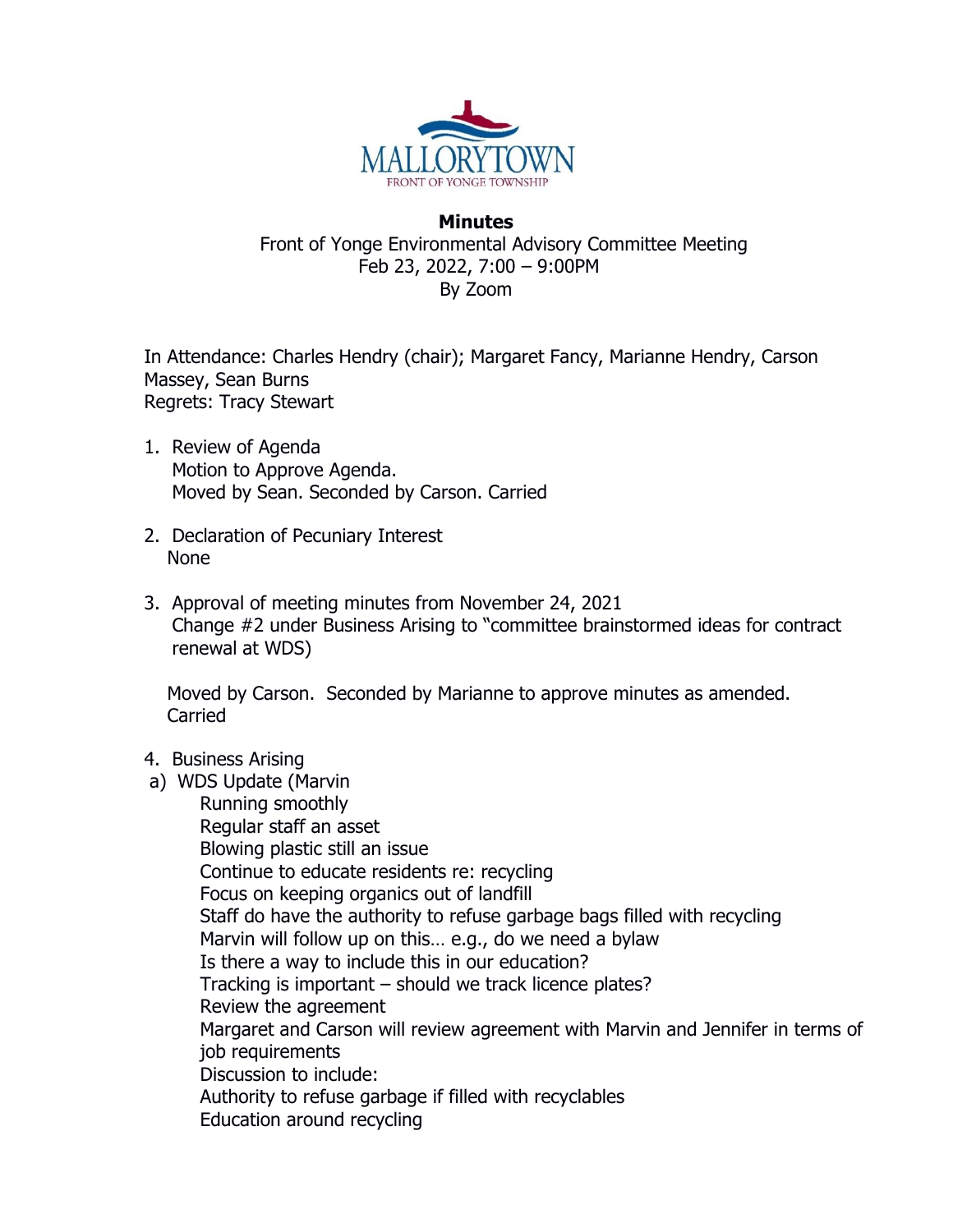Dealing with plastic bags that are blowing across site What's the intention… that recycling be separated Plastics – Marianne – site cleanup included containers Recommendation – put all plastics in clear bags… Start with education – newsletter… leaflet with information. Cost of shipping Recommendation to Council that all plastics be put in a clear plastic bag Emphasize benefits to user… easier to handle – reduces cost Action: Marvin will draft the plan, present to Council

## 5. New Business

a) Planning for a Reusable Depot at the WDS Law that what enters WDS stays there. Council would have to allow bylaw to create gently used area Would need to be a revision of current agreement with province Who will monitor? Marvin will ask LTI Carson and Margaret will take to Council for discussion Action: Reach out to other communities –ask Jennifer to send an email

## b) Tick presentation – March 31 7p.m. Decision to hold in person presentation at Community Hall Meeting to be recorded… Sean will coordinate. Margaret will contact Health Unit re: purchase of tick removers.

- c) Composting Workshop planning
	- Legally we can't take compost

 Charlie reported that Dave Alguire will provide a workshop for our residents on composting.

 Suggestion that we offer a composter and book on composting as door prizes Focus on home composting Charlie will meet with Dave Alguire to finalize date Sean will arrange for recording of the meeting.

d) Maintaining the web page

Charlie worked with Jen D. to clean up the webpage Members are invited to review and provide suggestions

e) Earth Day

Decision to run as we have in past years i.e., residents can participate over a week

Marianne will connect with Jen about ordering bags

Margaret will find out if school is participating this year.

Discussion on Recreation Committee's involvement in Earth Day –

Margaret explained there was an interest in getting people out on the Parkway to enjoy Earth Day.